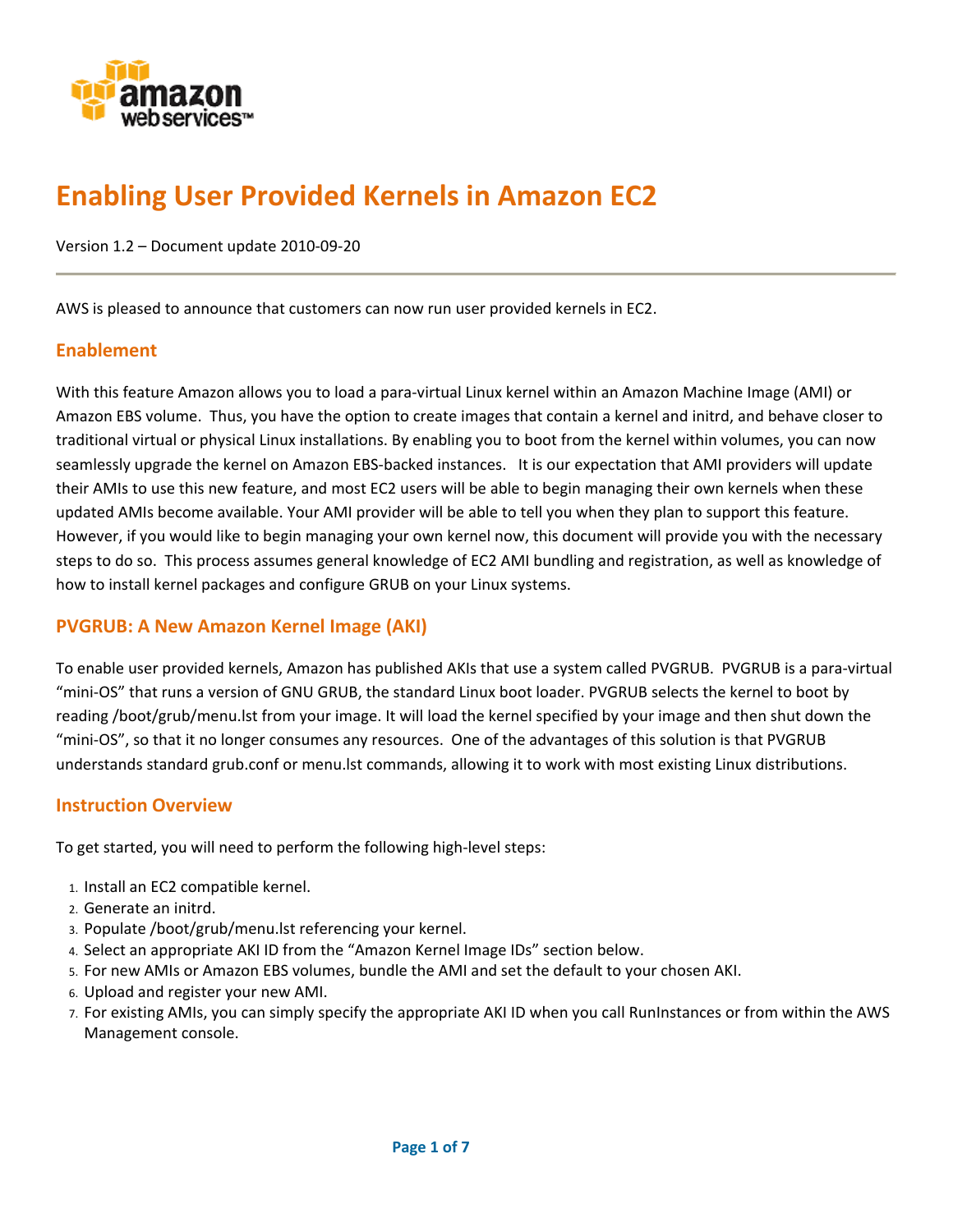

# **Detailed Instructions**

The following instructions give an example of how to enable an openSUSE AMI to use the PVGRUB AKI to run a user provided kernel by rebundling from a running instance. **IMPORTANT:** The specific details of configuring your AMI to use PVGRUB will vary depending on your exact Linux environment. The following example is for openSUSE 11.2.

1. Install an EC2 compatible kernel from the command line on your running Linux instance.

```
# rpm –ivh /tmp/kernel-ec2-2.6.35-rc4.8.1.x86_64.rpm 
warning: /tmp/kernel-ec2-2.6.35-rc4.8.1.x86_64.rpm: Header V3 DSA signature: 
NOKEY, key ID a29f6635 
Preparing... ########################################### 
[100%] 
    1:kernel-ec2 ########################################### 
[100%] 
Kernel image: /boot/vmlinuz-2.6.35-rc4-8-ec2<br>Initrd image: /boot/initrd-2.6.35-rc4-8-ec2
                /boot/initrd-2.6.35-rc4-8-ec2Root device: /dev/sda1 (mounted on / as ext3) 
Features: block 
14807 blocks
```
2. Generate an initrd on your running Linux instance.

```
# mkinitrd 
Kernel image: /boot/vmlinuz-2.6.35-rc4-8-ec2 
Initrd image: /boot/initrd-2.6.35-rc4-8-ec2 
Root device: /dev/sda1 (mounted on / as ext3) 
Features: block 
14806 blocks
```
3. Populate /boot/grub/menu.lst referencing your kernel on your running Linux instance. **IMPORTANT**: Your must modify your own menu.lst for your specific environment.

```
default 0 
timeout 3 
title EC2 
         root (hd0) 
         kernel /boot/vmlinuz-ec2 root=/dev/sda1 
         initrd /boot/initrd-ec2
```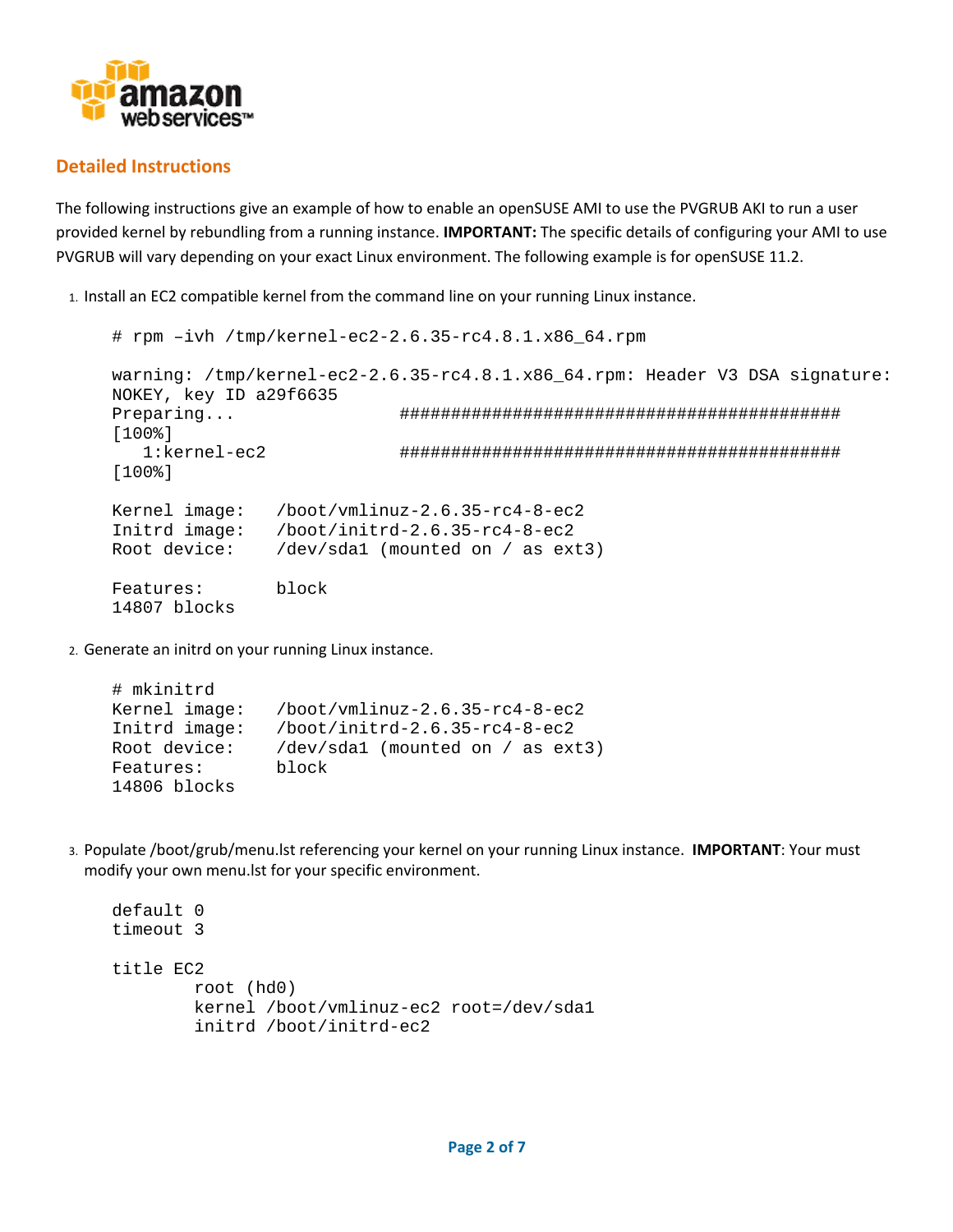

- 4. Select an appropriate AKI ID from the "Amazon Kernel Image IDs" section below. For this host, we've chosen aki‐ 427d952b, because we are bundling an AMI.
- 5. For new AMIs or Amazon EBS volumes, bundle the AMI and set the default to your chosen AKI from your running Linux instance.

```
# ec2-bundle-vol -r x86_64 -d /mnt -p openSUSE-11.2-PVGRUB -u [AWS-ID] -k 
/mnt/pkey.pem -c /mnt/cert.pem -s 10240 -e /mnt,/root/.ssh --kernel aki-
427d952b
```
6. Upload the bundle from your running Linux instance to Amazon S3.

```
# ec2-upload-bundle -b MyReallyCoolBucketLocation -m /mnt/oepnSUSE-11.2-
PVGRUB.manifest.xml -a MyAccessKey -s MySecretKey
```
7. Register the AMI with the AKI chosen in step 4 from your desktop using the EC2 command line tools.

```
$ ec2-register –-name openSUSE-11.2-PVGRUB 
MyReallyCoolBucketLocation/oepnSUSE-11.2-PVGRUB.manifest.xml
```
#### **Amazon Kernel Image (AKI) IDs**

Several PVGRUB AKIs are available depending on the type and location of your instance. There are AKIs for 32‐bit and 64‐bit architecture types, and there are AKIs for Amazon S3‐Backed instances and Amazon EBS‐backed instances. For S3‐ Backed instances, choose an AKI with "hd0" in the name, and for EBS‐backed instances chose an AKI with "hd00" in the name. These names refer to different disk layouts within the AKI that are appropriate for each use case.

Each AKI type is available in all four regions:

| US-East-1    |                                                                       |
|--------------|-----------------------------------------------------------------------|
| aki-4c7d9525 | ec2-public-images/pv-grub-hd00-V1.01-i386.gz.manifest.xml             |
| aki-4e7d9527 | ec2-public-images/pv-grub-hd00-V1.01-x86 64.gz.manifest.xml           |
| aki-407d9529 | ec2-public-images/pv-grub-hd0-V1.01-i386.gz.manifest.xml              |
| aki-427d952b | ec2-public-images/pv-grub-hd0-V1.01-x86 64.gz.manifest.xml            |
| US-West-1    |                                                                       |
| aki-9da0f1d8 | ec2-public-images-us-west-1/pv-grub-hd00-V1.01-i386.gz.manifest.xml   |
| aki-9fa0f1da | ec2-public-images-us-west-1/pv-grub-hd00-V1.01-x86_64.gz.manifest.xml |
| aki-99a0f1dc | ec2-public-images-us-west-1/pv-grub-hd0-V1.01-i386.gz.manifest.xml    |
| aki-9ba0f1de | ec2-public-images-us-west-1/pv-grub-hd0-V1.01-x86 64.gz.manifest.xml  |
| EU-West-1    |                                                                       |
| aki-47eec433 | ec2-public-images-eu/pv-grub-hd00-V1.01-i386.gz.manifest.xml          |
| aki-41eec435 | ec2-public-images-eu/pv-grub-hd00-V1.01-x86 64.gz.manifest.xml        |
| aki-4deec439 | ec2-public-images-eu/pv-grub-hd0-V1.01-i386.gz.manifest.xml           |
| aki-4feec43b | ec2-public-images-eu/pv-grub-hd0-V1.01-x86_64.gz.manifest.xml         |
|              |                                                                       |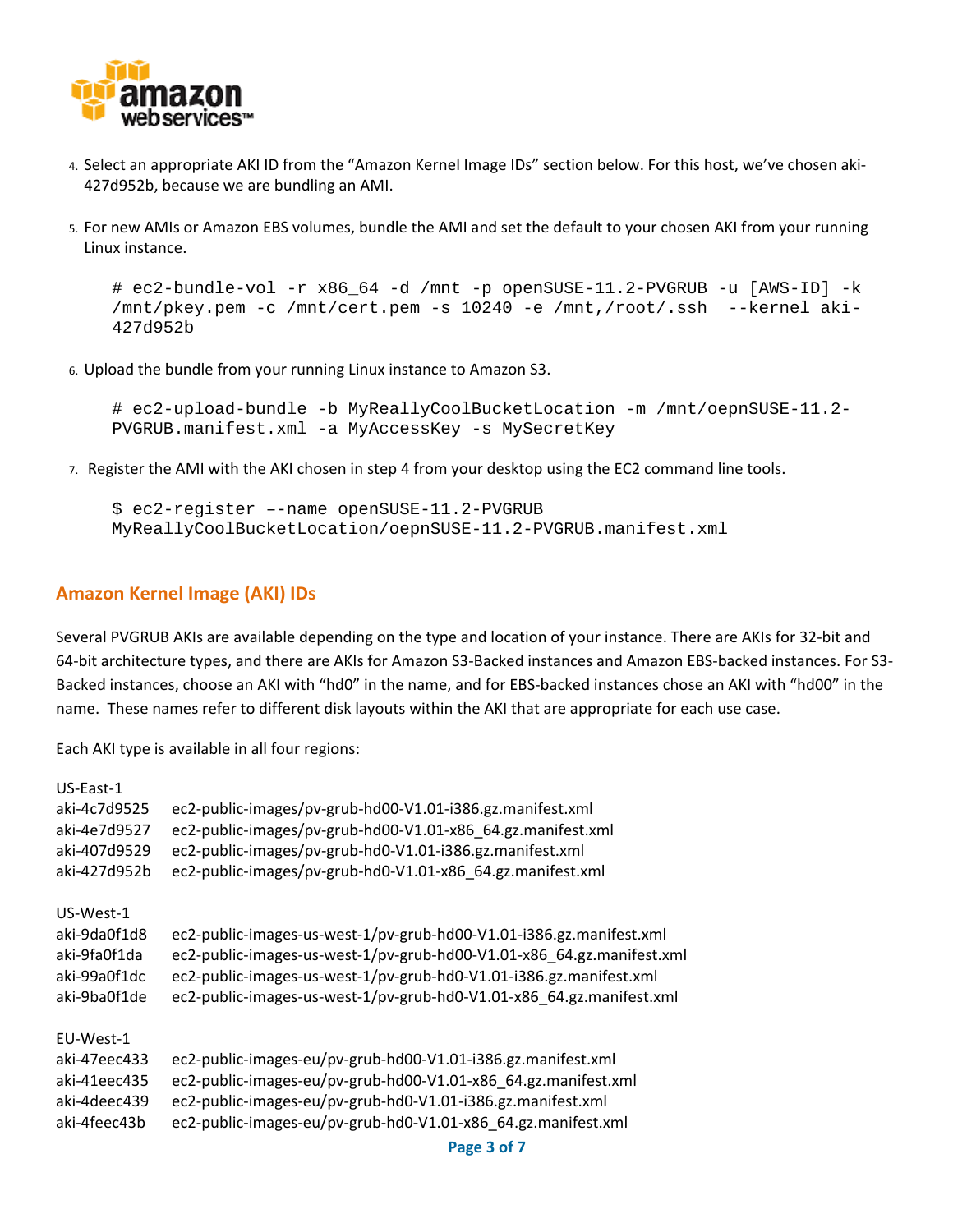

AP‐SouthEast‐1 aki‐6fd5aa3d ec2‐public‐images‐ap‐southeast‐1/pv‐grub‐hd00‐V1.01‐i386.gz.manifest.xml aki‐6dd5aa3f ec2‐public‐images‐ap‐southeast‐1/pv‐grub‐hd00‐V1.01‐x86\_64.gz.manifest.xml aki‐13d5aa41 ec2‐public‐images‐ap‐southeast‐1/pv‐grub‐hd0‐V1.01‐i386.gz.manifest.xml aki‐11d5aa43 ec2‐public‐images‐ap‐southeast‐1/pv‐grub‐hd0‐V1.01‐x86\_64.gz.manifest.xml

# **Compatible PVGRUB Kernels**

There are a number of Linux distributions that have compatible EC2 kernels. The following is a *brief, non‐comprehensive list* of kernels that we have worked with the maintainers to test:

- Fedora 8‐9 Xen kernels
- Fedora 13 (2.6.33.6‐147 and higher)
- SLES/openSUSE 10.x, 11.0, 11.1 Xen
- SLES/openSUSE 11.x EC2 Variant
- Ubuntu EC2 Variant kernels
- RHEL 5.x kernels
- RHEL 6.x kernels
- CentOS 5.x kernels
- Gentoo (see FAQ)

It is possible that your specific Linux kernel will not boot using the new PVGRUB method. If you find that to be the case, you should select a different kernel or use a non‐PVGRUB AKI to boot your instance.

# **Frequently Asked Questions**

## *How do I create an AMI that uses PVGRUB?*

When you create your AMI disk image, simply install the appropriate kernel and GRUB packages in your Linux operating system. Some Linux distributions have a specific EC2 kernel. If an EC2 kernel is indicated, you should install that kernel. More detail on the GRUB configuration is provided below.

## *How do I update an AMI to use PVGRUB?*

Updating an existing AMI consists of the following steps. These steps are more fully documented in the Amazon EC2 Documentation:

- 1. Re‐launch your AMI.
- 2. Install GRUB and your desired kernel in the running instance.
- 3. Rebundle the AMI.
- 4. Register the new AMI setting your chosen PVGRUB AKI as the default.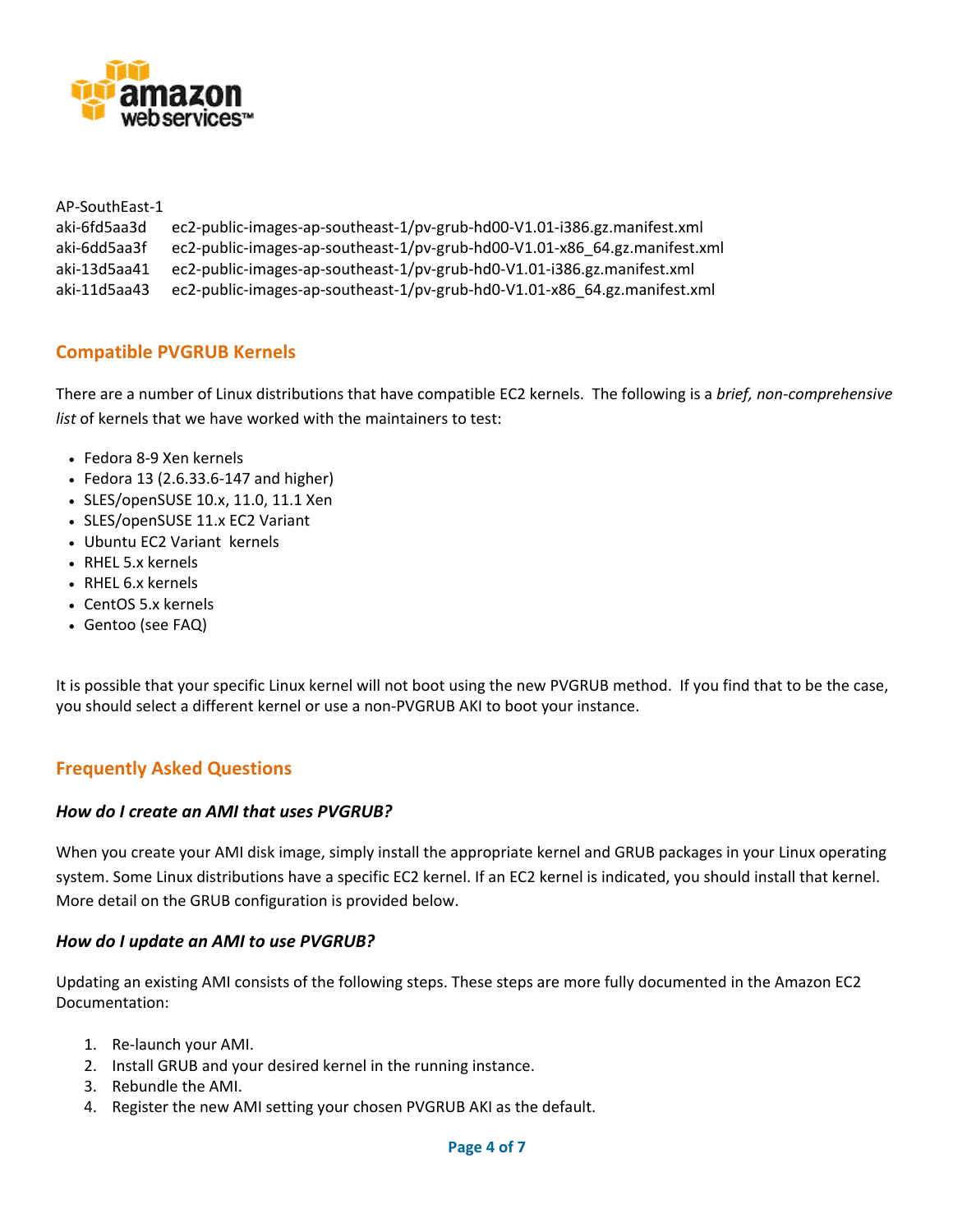

# *How do I configure GRUB?*

PVGRUB contains a full‐featured version of GRUB. In order for PVGRUB to boot, a GRUB menu.lst file must exist in the image.

For most distributions, you have two options for the GRUB configuration:

- Option 1: Install GRUB and allow the default kernel installation scripts to handle the installation and updating of the GRUB configuration. The steps necessary to install GRUB will vary depending on your Linux distribution, but typically GRUB will be available as a package you can install online.
- Option 2: Populate a general /boot/grub/menu.lst. An example of a menu.lst configuration file for booting an AMI with a PVGRUB AKI follows. **IMPORTANT**: Your must modify your own menu.lst for your specific environment.

```
default 0 
timeout 3 
fallback 1 
title Vanilla EC2 Kernel 2.6.32.10 
       root (hd0) 
       kernel /boot/vmlinuz-2.6.32.10-ACME_SYS_EC2 root=/dev/sda1 
       initrd /boot/initrd-2.6.32.10-ACME_SYS_EC2 
title Ubuntu EC2 2.6.32.302-EC 
       root (hd0) 
       kernel /boot/ubuntu-ec2 root=/dev/sda1 
       initrd /boot/initrd-ec2
```
We recommend Option 2 to control the kernel booting for two reasons. First, EC2 users don't have interactive control over the boot process; since there is no keyboard access, GRUB will proceed without user interaction. Secondly, and most importantly for Amazon EBS‐backed images, you want to protect against distributions that auto‐update the kernel from breaking your image. By not relying on the auto-update mechanism and explicitly choosing which kernel you run, you reduce the risk of an incompatible kernel becoming the default kernel.

A fallback kernel does not have to be specified in your menu.lst, but is recommended when testing new kernels. GRUB can fall back to another kernel in the event that the new kernel fails. Having a fallback kernel allows the instance to boot even if the new kernel is not found.

## *What kernels will work with PVGRUB?*

Some Linux distributions provide kernels that are not compatible with EC2. We are working with vendors to ensure that the most popular AMIs provide kernels that work with EC2, and we have tested a number of these AMIs and found them to be compatible with PVGRUB. Unfortunately, it is not possible to support every kernel that is or can be compiled. In the event that a kernel does not work consistently or at all, we recommend you use a known good kernel, select a non-PVGRUB AKI, or seek support from your AMI vendor.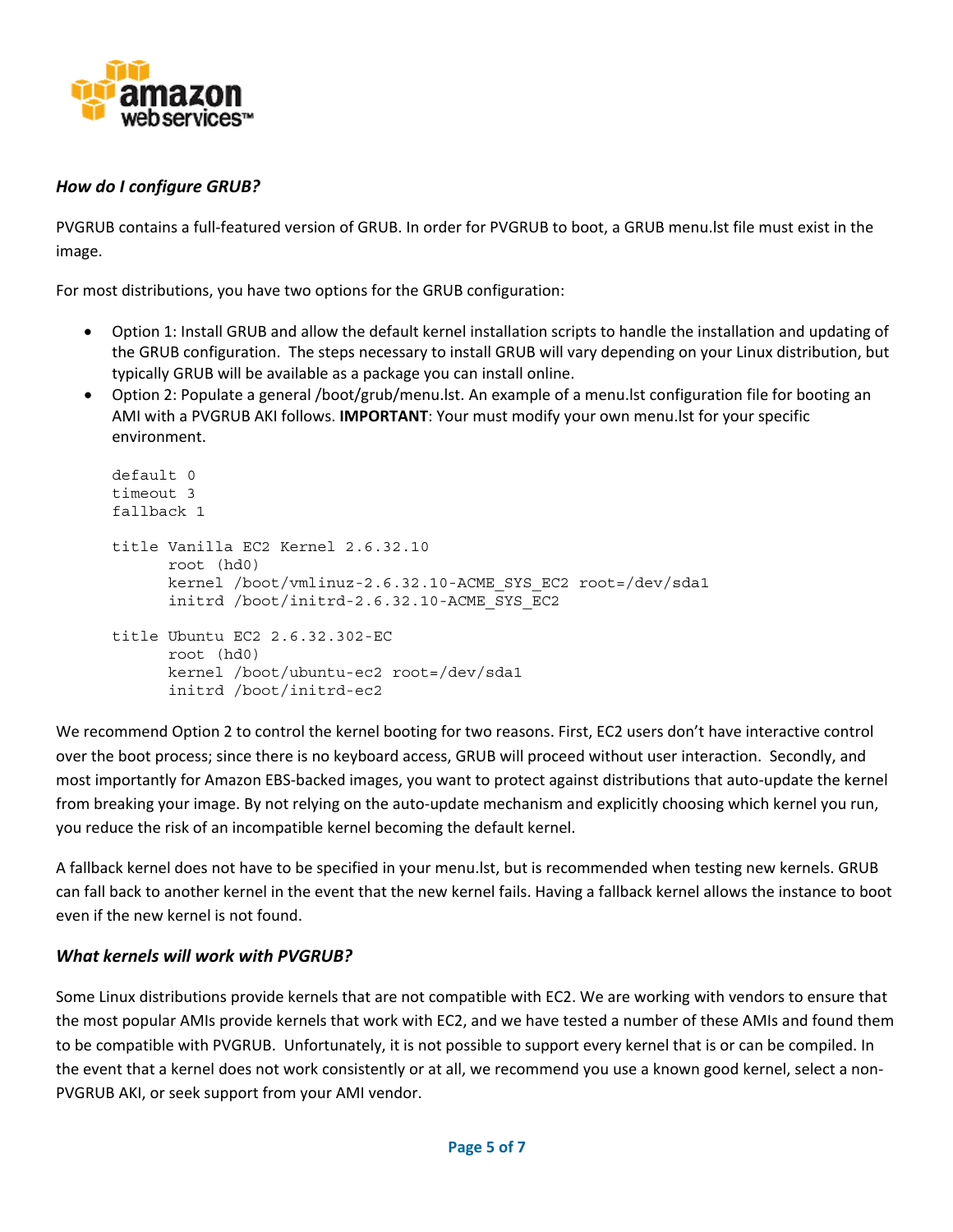

Kernels that disable the pv‐ops XSAVE hypercall are known to work on all instance types, whereas those that enable this hypercall will fail to launch in some cases. Similarly, non‐pv‐ots kernels that do not adhere to the Xen 3.0.2 interface might fail to launch in some cases.

## *What are the limitations of PVGRUB?*

Since PVGRUB is a para‐virtual version of GRUB 0.97, it has all the limitations of GRUB. Most importantly, this means that it will not work properly for certain disk layouts or filesystem types.

Supported /boot file systems that PVGRUB can boot from are:

- EXT2/3/4
- XFS
- ReiserFS

Note: These are the /boot file systems that we have tested and verified. Others could boot from PVGRUB, but haven't been tested.

## *I am an expert. How do I compile my own EC2 capable kernel?*

Amazon is unable to offer support for compiling your own kernel. The following information is provided to assist those who are familiar with compiling kernels. Many Linux distributions provide documentation on how to compile a kernel in kernel source packages.

#### *openSUSE and Gentoo kernels*

Both openSUSE and Gentoo provide native source code that enable compiling an EC2 capable kernel. For openSUSE, the configuration options are part of the mainline 11.2 and higher, while Gentoo provides a Xen-compatible in the "xensources" portage package. For both distributions, please use the following kernel configuration options:

CONFIG\_XEN\_COMPAT\_00002\_AND\_LATER=y CONFIG\_XEN\_COMPAT=0x030002 CONFIG\_HOTPLUG\_CPU=y"

#### *Patching vanilla or other distribution kernels (apply Xen DomU patchset)*

The process of patching any kernel (vanilla or distribution) is an advanced topic. For instructions, see "kernel/Documentation/applying‐patches.txt" under the kernel source tree for instructions.

The same patchset that is used with openSUSE and Gentoo can be applied to a vanilla kernel.org kernel.

http://code.google.com/p/gentoo‐xen‐kernel/downloads/list 2.6.29: http://lists.xensource.com/archives/html/xen‐users/2009‐04/msg00004.html http://lists.xensource.com/archives/html/xen‐devel/2009‐06/msg00127.html 2.6.30: http://lists.xensource.com/archives/html/xen‐devel/2009‐07/msg00027.html

2.6.31: http://lists.xensource.com/archives/html/xen‐users/2009‐10/msg00342.html